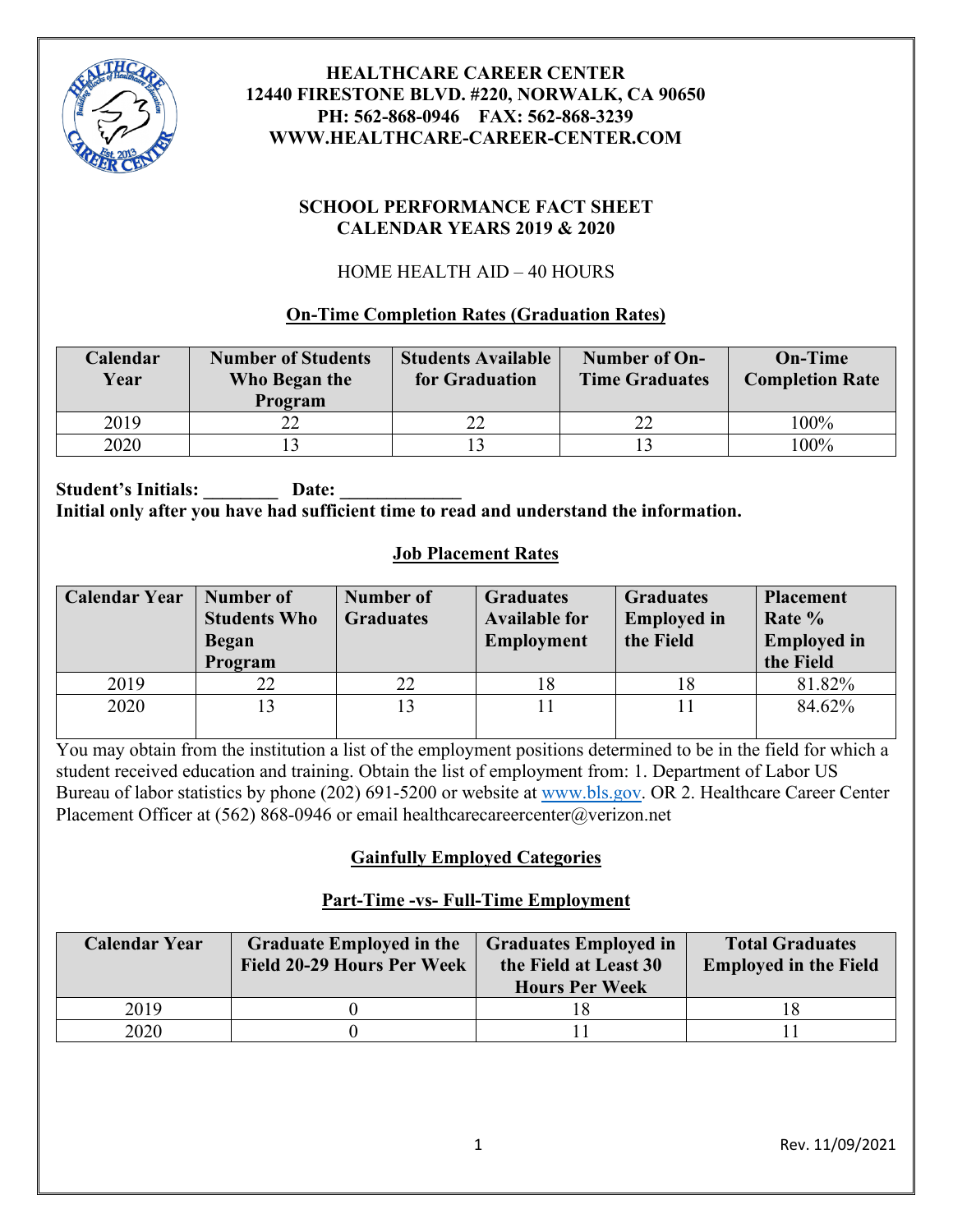

#### **Single-Position -vs- Concurrent Aggregated Position**

| <b>Calendar Year</b> | <b>Graduates Employed in the</b><br><b>Field in a Single Position</b> | <b>Graduates Employed in</b><br>the Field in Concurrent<br><b>Aggregated Positions</b> | <b>Total Graduates</b><br><b>Employed in the Field</b> |
|----------------------|-----------------------------------------------------------------------|----------------------------------------------------------------------------------------|--------------------------------------------------------|
| 2019                 |                                                                       |                                                                                        |                                                        |
| 2020                 |                                                                       |                                                                                        |                                                        |

#### **Self-Employed/Freelance Positions**

| <b>Calendar Year</b> | Graduates Employed who are Self-Employed or | <b>Total Graduates</b>       |  |
|----------------------|---------------------------------------------|------------------------------|--|
|                      | <b>Working Freelance</b>                    | <b>Employed in the Field</b> |  |
| 2019                 |                                             |                              |  |
| 2020                 |                                             |                              |  |

#### **Institutional Employment**

| <b>Calendar Year</b> | Graduates Employed in the Field who are<br><b>Employed by the Institution, an Employer</b><br>Owned by the Institution, or an Employer<br>who Shares Ownership with the Institution. | <b>Total Graduates Employed in</b><br>the Field |
|----------------------|--------------------------------------------------------------------------------------------------------------------------------------------------------------------------------------|-------------------------------------------------|
| 2019                 |                                                                                                                                                                                      |                                                 |
| 2020                 |                                                                                                                                                                                      |                                                 |

#### Student's Initials: **Date: Initial only after you have had sufficient time to read and understand the information.**

This program may result in freelance or self-employment.

- The work available to graduates of this program is usually for freelance or self-employment.
- This type of work may not be consistent.
- The period of employment can range from one day to weeks to several months.
- Hours worked in a day or week may be more or less than the traditional 8 hour work day or 40 hour work week.
- You can expect to spend unpaid time expanding your networks, advertising, promoting your services, or honing your skills.
- Once graduates begin to work freelance or are self-employed, they will be asked to provide documentation that they are employed as such so that they may be counted as placed for our job placement records.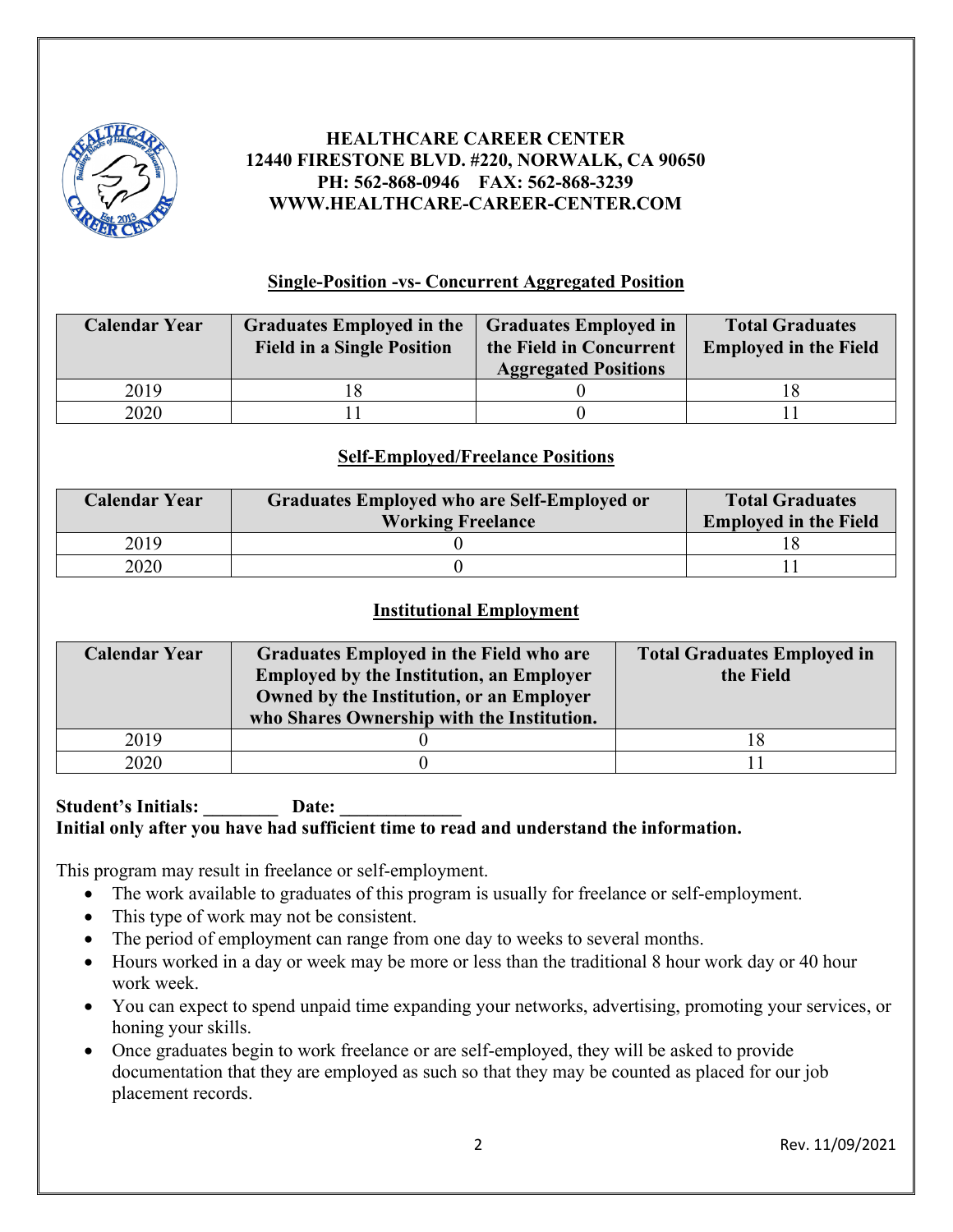

• Students initialing this disclosure understand that either a majority or all of this school's graduates are employed in this manner and understand what comprises this work style.

Student's Initials: \_\_\_\_\_\_\_\_\_\_\_ Date: **Initial only after you have had sufficient time to read and understand the information.** 

# **License Examination Passage Rates**

| Calendar<br>Year | Number of<br><b>Graduates in</b><br><b>Calendar Year</b> | Number of<br><b>Graduates</b><br><b>Taking Exam</b> | <b>Number Who</b><br><b>Passed First</b><br><b>Available Exam</b><br>Exam | <b>Number Who</b><br><b>Failed First</b><br><b>Available Exam</b> | <b>Passage Rate</b> |
|------------------|----------------------------------------------------------|-----------------------------------------------------|---------------------------------------------------------------------------|-------------------------------------------------------------------|---------------------|
| 2019             | N/A                                                      | N/A                                                 | N/A                                                                       | N/A                                                               | N/A                 |
| 2020             | N/A                                                      | N/A                                                 | $\rm N/A$                                                                 | N/A                                                               | N/A                 |

Licensure examination passage data is not available from the state agency administering the examination. We are unable to collect data from 13 graduates.

Student's Initials: Date:

**Initial only after you have had sufficient time to read and understand the information.** 

## **Salary and Wage Information**

# **Annual Salary and wages reported for graduates employed in the field.**

| Calendar<br>Year | <b>Graduates</b><br>Available<br>for<br><b>Employment</b> | <b>Graduates</b><br><b>Employed</b><br>in Field | \$30,001<br>$\overline{\phantom{0}}$<br>\$35,000 | \$35,001<br>$\overline{\phantom{0}}$<br>\$40,000 | \$40,001<br>$\overline{\phantom{0}}$<br>\$45,000 | \$45,001<br>\$50,000 | <b>No Salary</b><br><b>Information</b><br><b>Reported</b> |
|------------------|-----------------------------------------------------------|-------------------------------------------------|--------------------------------------------------|--------------------------------------------------|--------------------------------------------------|----------------------|-----------------------------------------------------------|
| 2019             | 22                                                        | 18                                              |                                                  |                                                  | 18                                               |                      |                                                           |
| 2020             | 13                                                        |                                                 |                                                  |                                                  |                                                  |                      |                                                           |

A list of sources used to substantiate salary disclosures is available from the school. A student may go to [www.bureauoflaborstatistics.gov](http://www.bureauoflaborstatistics.gov/) and under the heading of healthcare.

#### Student's Initials: Date: **Initial only after you have had sufficient time to read and understand the information.**

# **Cost of Educational Program**

Total charges for the program for students completing on-time in 2019: \$450 and 2020: \$450. Additional charges may be incurred if the program is not completed on-time.

Student's Initials: Date: **Initial only after you have had sufficient time to read and understand the information.**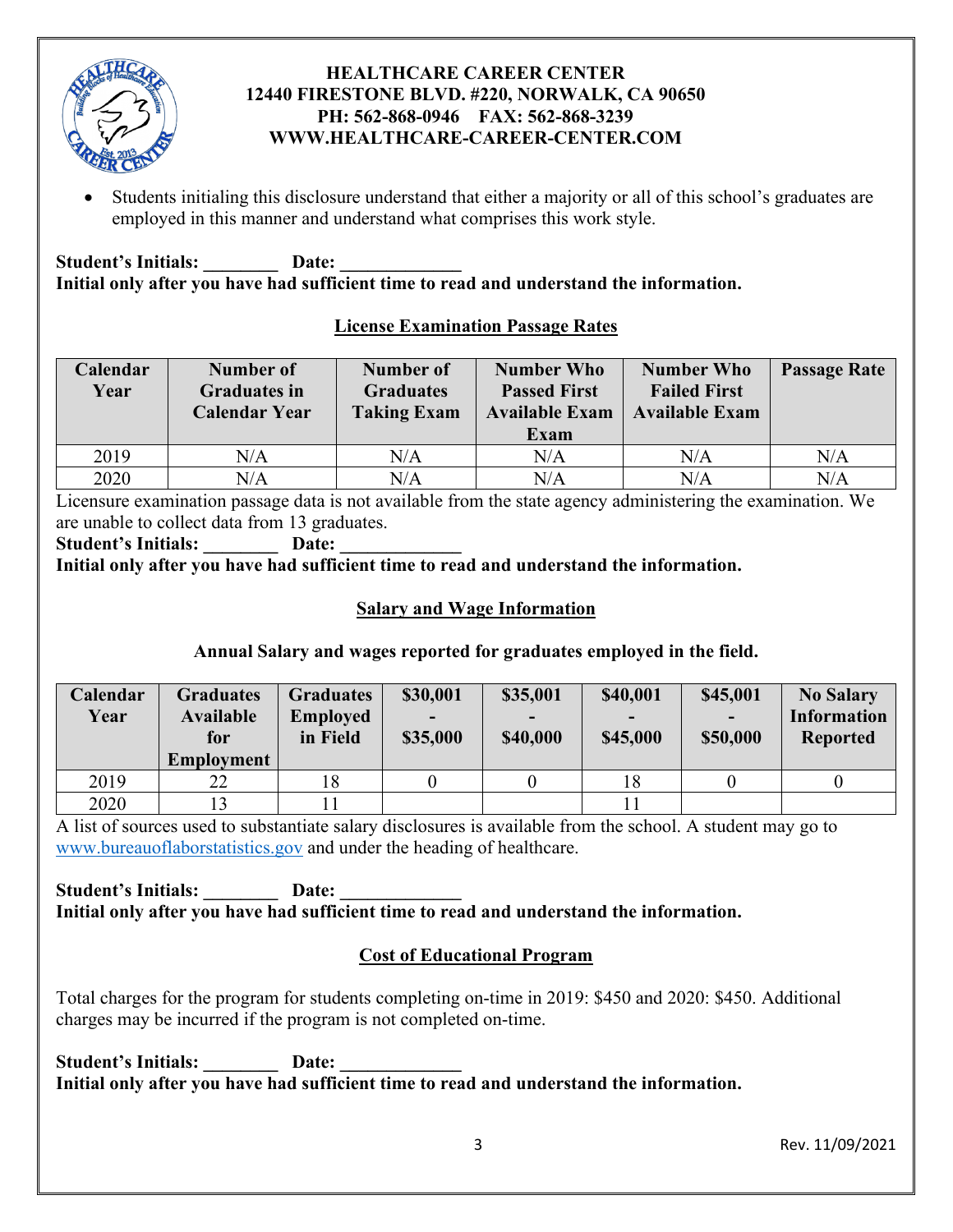

# **Federal Student Loan Debt**

Students at Healthcare Career Center are not eligible for federal student loans. This institution does not meet the U.S. Department of Education criteria that would allow its students to participate in federal student aid programs.

Student's Initials: Date: **Initial only after you have had sufficient time to read and understand the information.** 

This fact sheet is filed with the Bureau for Private Postsecondary Education. Regardless of any information you may have relating to completion rates, placement rates, starting salaries, or license exam passage rates, this fact sheet contains the information as calculated pursuant to state law.

Any questions a student may have regarding this fact sheet that have not been satisfactorily answered by the institution may be directed to the Bureau for Postsecondary Education at 1747 N. Market Blvd. Suite 225, Sacramento, CA 95834, [www.bppe.ca.gov,](http://www.bppe.ca.gov/) toll-free telephone number (888) 370-7589 or by fax (916) 263- 1897.

Student Name – Print

Student Signature Date

School Official Date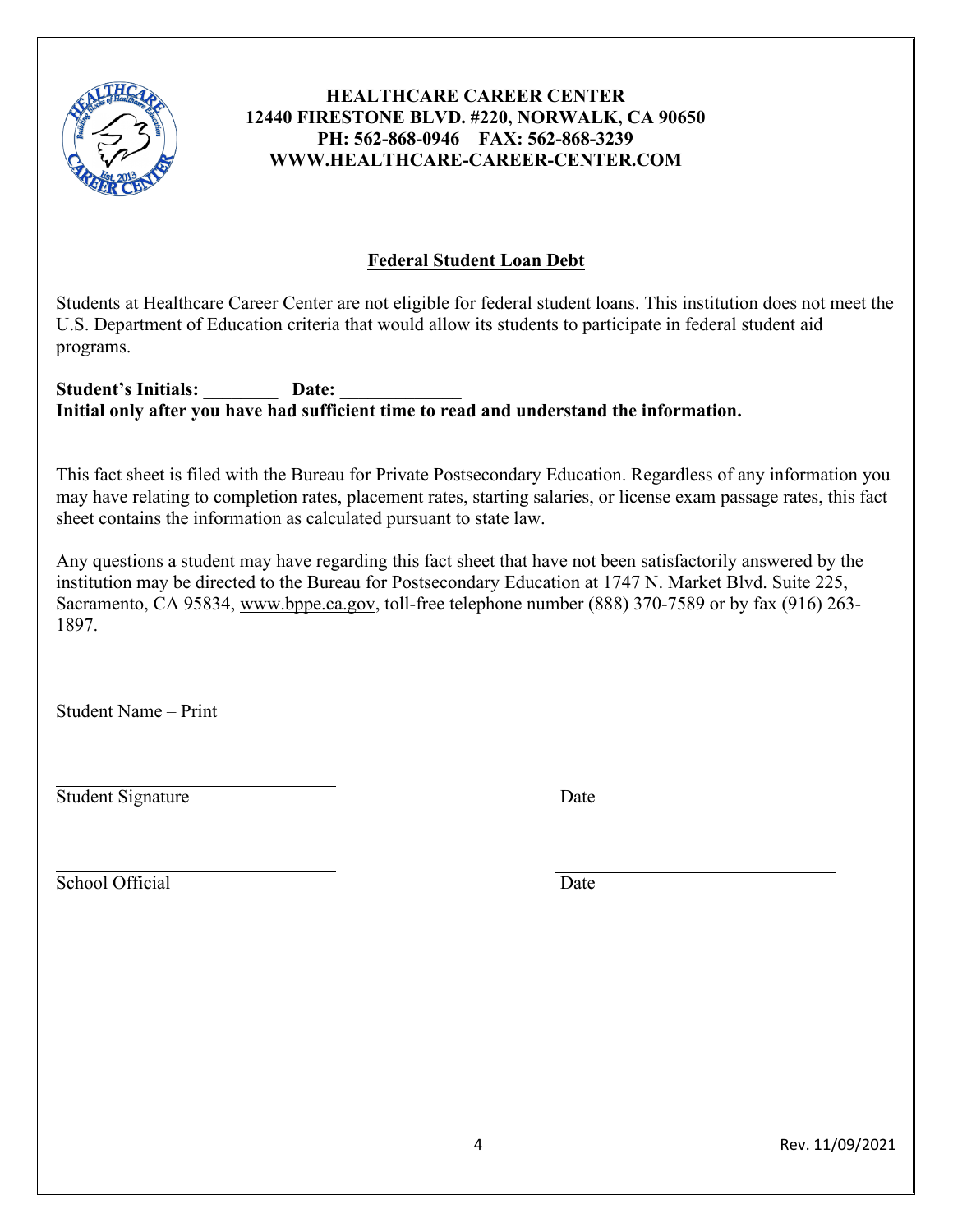

# **Definitions**

- "Number of Students Who Began the Program" means the number of students who began a program who were scheduled to complete the program within 100% of the published program length within the reporting calendar year and excludes all students who cancelled during the cancellation period.
- "Students Available for Graduation" is the number of students who began the program minus the number of students who have died, been incarcerated, or been called to active military duty.
- "Number of On-Time Graduates" is the number of students who completed the program within 100% of the published program length within the reporting calendar year.
- "On-Time Completion Rate" is the number of on-time graduates divided by the number of students available for graduation.
- "150% Graduates" is the number of students who completed the program within 150% of the program length (includes on-time graduates).
- "150% Completion Rate" is the number of students who completed the program in the reported calendar year within 150% of the published program length, including on-time graduates, divided by the number of students available for graduation.
- "Graduates Available for Employment" means the number of graduates minus the number of graduates unavailable for employment.
- "Graduates Unavailable for Employment" mean the graduates who, after graduation, die, become incarcerated, are called to active military duty, are international students that leave the Unites States or do not have a visa allowing employment in the United States, or are continuing their education in an accredited or bureau-approved postsecondary institution.
- "Graduates Employed in the Field" means graduates who beginning within six months after a student completes the applicable educational program are gainfully employed, whose employment has been reported, and for whom the institution has documented verification of employment. For occupations for which the state requires passing an examination, the six months period begins after the announcement of the examination results for the first examination available after a student completes an applicable educational program.
- "Placement Rate Employed in the Field" is calculated by dividing the number if graduates gainfully employed in the field by the number of graduates available for employment.
- "Number of Graduates Taking Exam" is the number of graduates who took the first available exam in the reported calendar year.
- "First Available Exam Date" is the date for the first available exam after a student completed a program.
- "Passage Rate" is calculated by dividing the number of graduates who passed the exam by the number of graduates who took the reported licensing exam.
- "Number Who Passed First Available Exam" is the number of graduates who took and passed the first available licensing exam after completing the program.
- "Salary" is as reported by graduate or graduate's employer.
- "No Salary Information Reported" is the number of graduates for whom, after making reasonable attempts, the school was not able to obtain salary information.